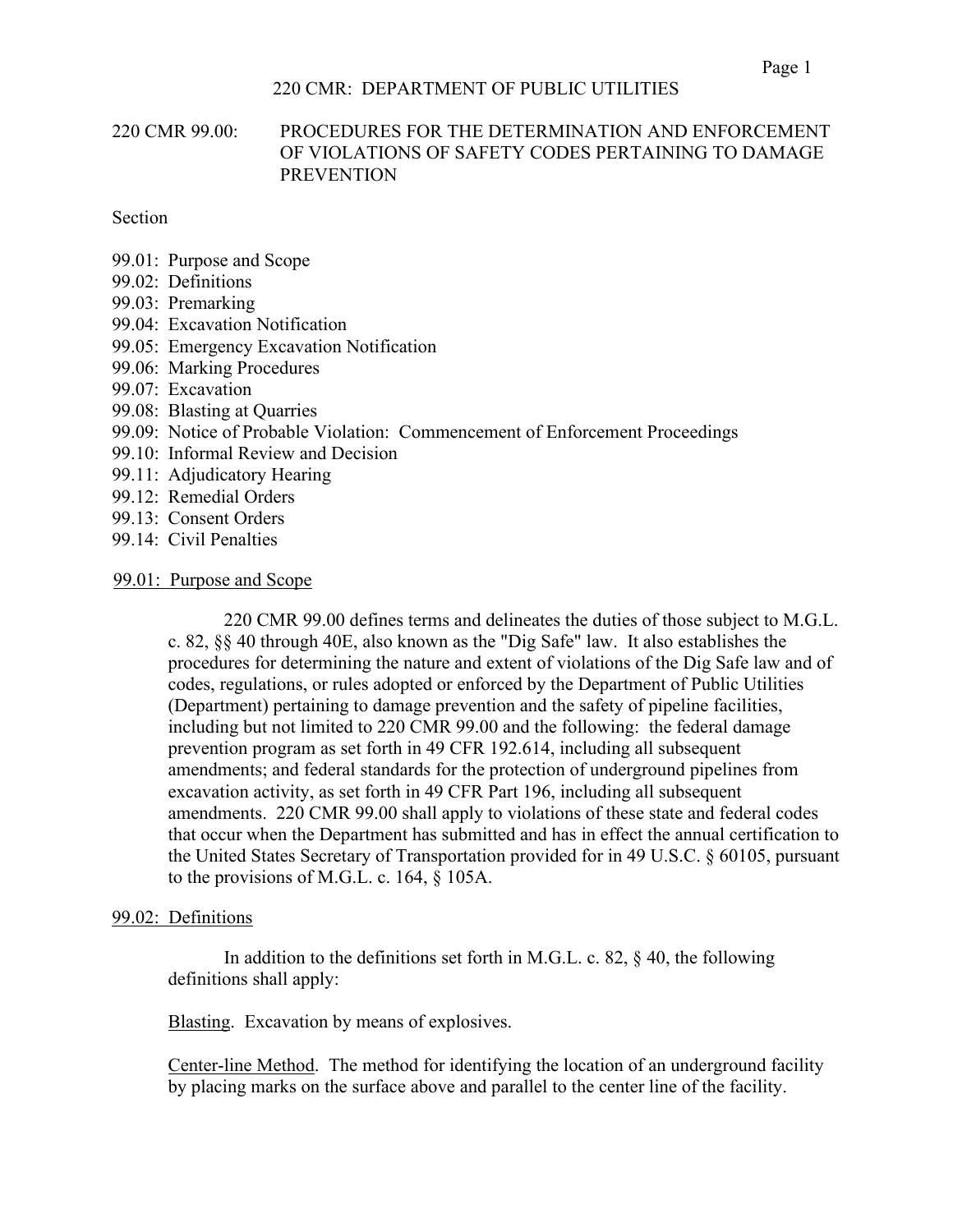Company. The same meaning as provided in M.G.L. c. 82, § 40.

Damage or Excavation Damage. Any excavation activity that results in the need to repair or replace an underground facility due to a weakening, or the partial or complete destruction, of the underground facility, including, but not limited to, the underground facility, appurtenances to the underground facility, protective coatings, structural or lateral support, corrosion control, or the housing for the line, device, or underground facility.

Department. Department of Public Utilities, Commonwealth of Massachusetts.

Description of Excavation Location. The same meaning as provided in M.G.L. c. 82, § 40.

Dig Safe Center. The underground facility damage prevention system as defined in M.G.L c. 164, § 76D through which a person can notify companies of planned excavation to facilitate the locating and marking of any underground facilities in the excavation area. *See also* 220 CMR 99.02, System.

Division. Pipeline Safety Division of the Department.

Emergency. A sudden or unexpected occurrence involving a clear and imminent danger demanding immediate action to prevent or mitigate loss of, or damage to, life, health, property, or essential public services, but not including a loss of business or profits.

Excavation. The same meaning as provided in M.G.L. c. 82, § 40.

Excavator. Any person or legal entity, public or private, including, but not limited to, a company or state or local government body, proposing to engage or engaging in Excavation.

Marking. The practice of identifying the location of the center line of the underground facility by the use of color-coded, visible marking material, such as paint, stakes or flags.

Offset Marking. The practice of marking an underground facility by placing marks at locations that parallel to but not on the surface above the center line of the underground facility, noting the distance from the marks to the center line.

Person. Any individual, firm, joint venture, trust, partnership, corporation, association, cooperative association, or joint stock association, and includes any trustee, receiver, assignee, or personal representative thereof.

Premark. To delineate the general scope of the excavation or boring using white (or pink, pursuant to 220 CMR 99.03(2)) paint on the paved surface of the ground, or using flags, stakes, or other suitable white (or pink, pursuant to 220 CMR 99.03(2)) marking on nonpaved surfaces.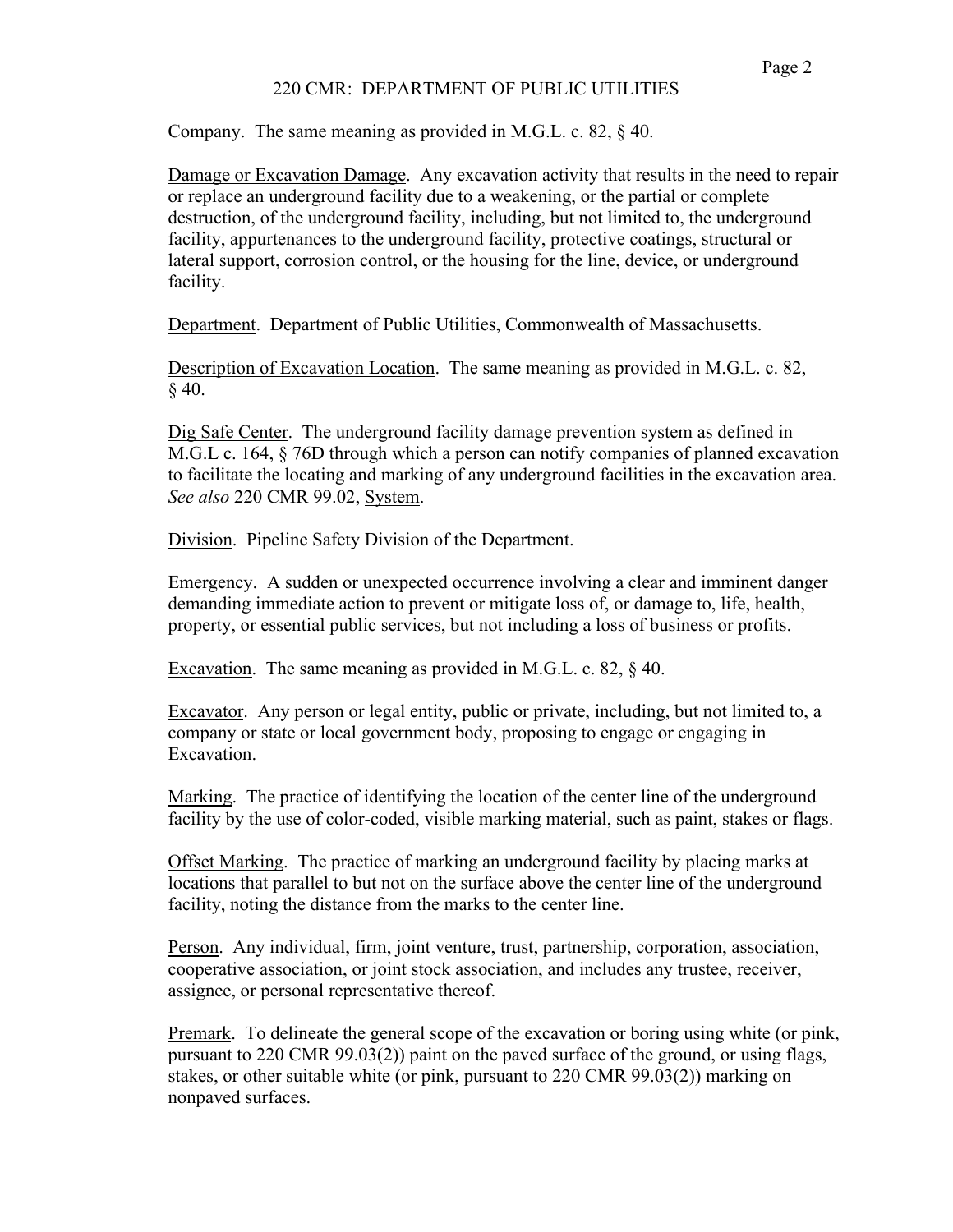Quarry. A site primarily used as a source of mined products from the earth.

Safety Zone. The same meaning as provided in M.G.L. c. 82, § 40.

Standard Color Code.

- (a) Red electric power lines, cables, conduit or light cables;
- (b) Yellow gas, oil, petroleum, steam or other gaseous materials;
- (c) Orange communications cables or conduit, alarm or signal lines;
- (d) Blue water, irrigation and slurry lines;
- (e) Green sewer and drain lines;
- (f) Purple reclaimed water such as used for irrigation or slurry lines;
- (g) White premarks of proposed excavation;
- (h) Pink premarks pursuant to 220 CMR 99.03(2), temporary survey marks, or to distinguish from other color-coded marks.

System. The same meaning as provided in M.G.L. c. 82, § 40. *See also* 220 CMR 99.02, Dig Safe Center.

Underground Facility. Any property, such as a pipe, wire, conduit, storm drain, or other manmade structure, which is buried, placed below ground, or submerged on a public way, private property, right-of-way, easement, public street, or other public place and is being used or will be used for the conveyance of cable television, electricity, gas, sewerage, steam, telecommunications, or water.

# 99.03: Premarking

- (1) An excavator shall premark an excavation site before giving notice of the excavation to the Dig Safe Center.
- (2) When premarking in an area where white marks may interfere with traffic or pedestrian control, or when white marks might otherwise be difficult to see, the excavator may use pink but must inform the Dig Safe Center so that the notice indicates that pink has been used for premarking.
- (3) When excavating to replace a guardrail or fence, an excavator may use the preexisting guardrail or fence as the premark, but the notice must contain a description of the excavation location sufficient to inform a company of the area to be excavated. If the new guardrail is not collinear with the preexisting guardrail or fence, the excavator must premark only that area to be excavated that will differ from the preexisting guardrail or fence.

# 99.04: Excavation Notification

(1) Notice of an excavation shall be tendered to the Dig Safe Center at least 72 hours, exclusive of Saturdays, Sundays, and legal holidays, but not more than 30 days prior to the commencement of an excavation. Such notice shall include an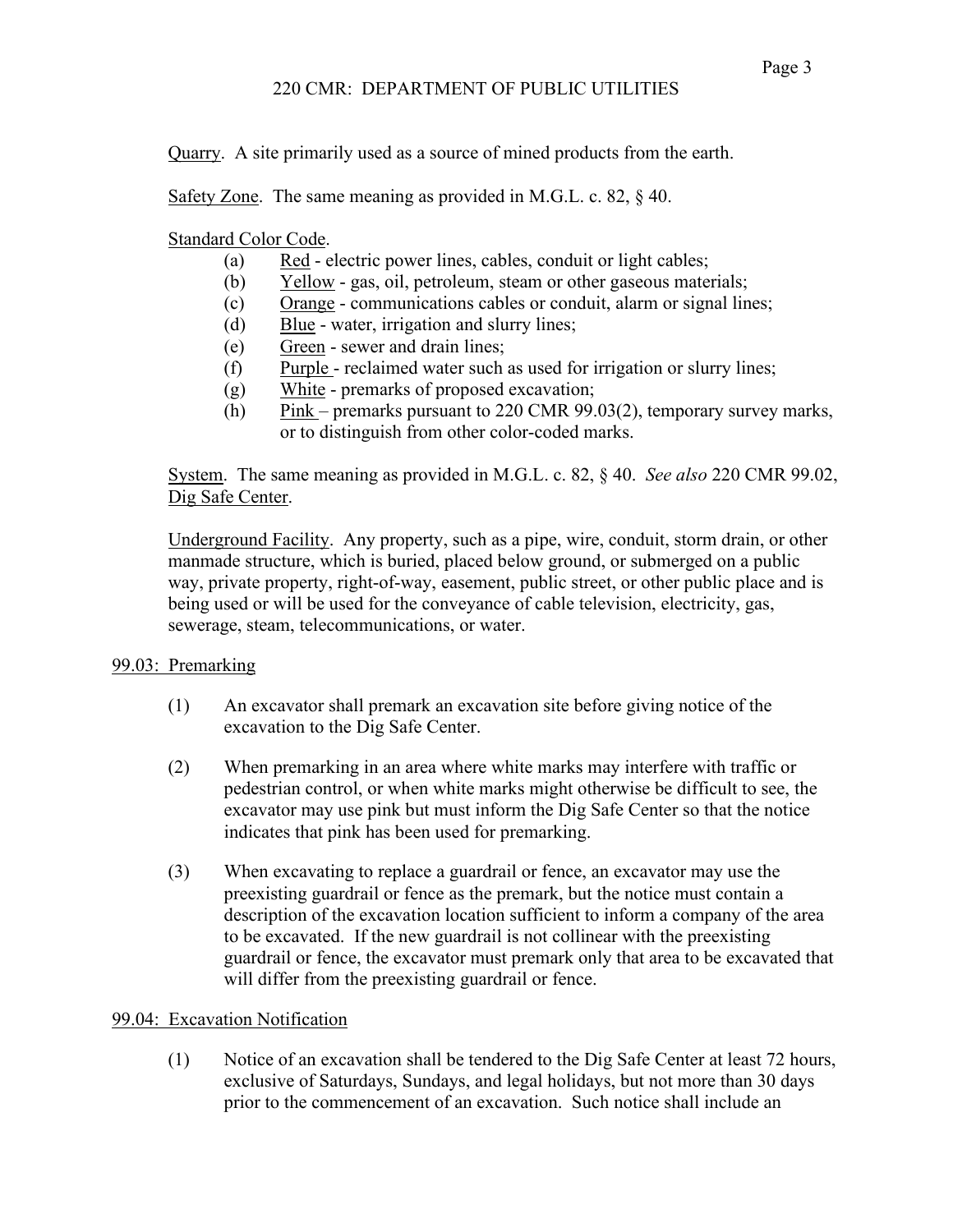accurate description of the excavation location and the scope of the work to be performed.

(2) Notice of an excavation by blasting shall be tendered to the Dig Safe Center at least 72 hours in advance and shall accurately specify the date and location of such blasting. In the case of an unanticipated obstruction requiring blasting, notice shall be given not less than four hours prior to such blasting.

# 99.05: Emergency Excavation Notification

- (1) In an emergency, an excavator may commence excavating after having taken all reasonable steps and precautions, consistent with the urgency of the situation, and premarked the site. The excavator shall notify the Dig Safe Center at the earliest practicable moment, including a description of the excavation location and the work to be done.
- (2) No excavator shall indicate to the Dig Safe Center or to a company that an event constitutes an emergency unless the excavator believes in good faith that the circumstances constitute an emergency as defined in 220 CMR 99.02.
- (3) The Dig Safe Center shall not issue an emergency dig safe permit unless it believes in good faith that the circumstances constitute an emergency as defined in 220 CMR 99.02.
- (4) Each company shall establish standard operating procedures to mark the location of its respective underground facilities as soon as practicable, but no more than three hours after receiving notification of an emergency excavation, whether or not the excavation has begun.
- (5) Circumstances requiring emergency excavation shall not excuse the excavator from the requirement to use all reasonable means and precautions to avoid damage to an underground facility and to otherwise comply with all requirements of M.G.L. c. 82, §§ 40 through 40D and 220 CMR 99.00.
- (6) Once the emergency has been brought to conclusion, and if further excavation is to be done beyond the premarked area, the excavator shall so notify the Dig Safe Center in accordance with 220 CMR 99.04.
- (7) In the case of an emergency requiring blasting, an excavator shall give notice to the Dig Safe Center and to the local gas company as soon as practicable but before any explosives are discharged.

# 99.06: Marking Procedures

(1) Within 72 hours, exclusive of Saturdays, Sundays and legal holidays, from the time initial notice is received by the Dig Safe Center, every company shall mark the location of an underground facility by applying a visible marking material, such as paint, on the ground above the facility. The company may use an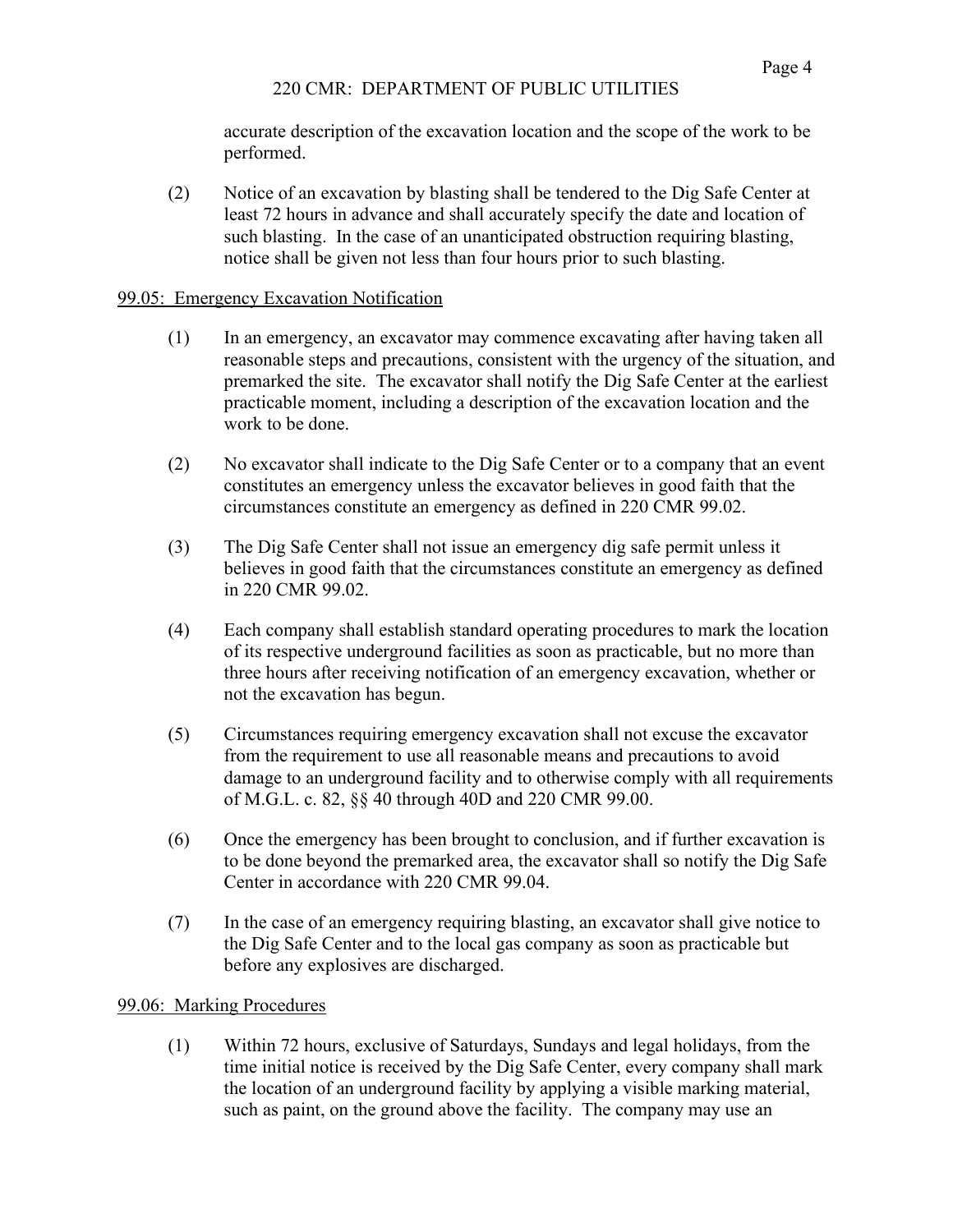alternative marking method of color-coded stakes, color-coded flags or color-coded brush-type markers.

- (2) Every company shall use the center-line method to identify the location of its respective underground facilities, whether the facilities are located on private or public property. The underground facility shall be completely located within the safety zone, no more than the width of the facility plus 18 inches on each side from the designated center line.
- (3) All markings shall indicate, where practicable, the width, if it is greater than two inches, and the material of the underground facility, as well as any change in direction and any terminus points of the facility.
- (4) The standard color code listed in 220 CMR 99.02 shall be used for the placement of marks whether by visible marking material or alternative marking methods.
- (5) Marking shall extend at least 15 feet beyond the boundaries of the premarked area, if premarking is required.
- (6) Upon a request for remarking, the company shall remark the location of an underground facility within 24 hours of the request, exclusive of Saturdays, Sundays and legal holidays.
- (7) In a paved area designated as a historical location, a company may use chalk, stakes, flags, brush-type markers or other suitable devices with the appropriate color-coding affixed or attached, instead of marking fluid. If an alternative marking method is used, the excavator shall communicate as necessary with the company to ensure that the marks are maintained and remarked as needed.
- (8) If the surface above the underground facility is to be removed, the company may place supplemental offset marks. These marks must be uniformly aligned and must indicate the specific distance from the markings to the underground facility.
- (9) Upon installing any new underground facilities or part thereof, the company shall mark out the location of the newly installed facilities as they are backfilled or installed, and document the mark-out of the newly installed facilities.
- (10) If a company receives notification of an excavation from the Dig Safe Center and has no underground facilities to mark, it shall inform the excavator or otherwise indicate the absence of underground facilities at the excavation location.

# 99.07: Excavation

- (1) The excavation may not commence within 72 hours after notification to the Dig Safe Center.
- (2) A Dig Safe ticket shall be valid for 30 calendar days from the date of notification to the Dig Safe Center, as long as the markings remain clear and discernible.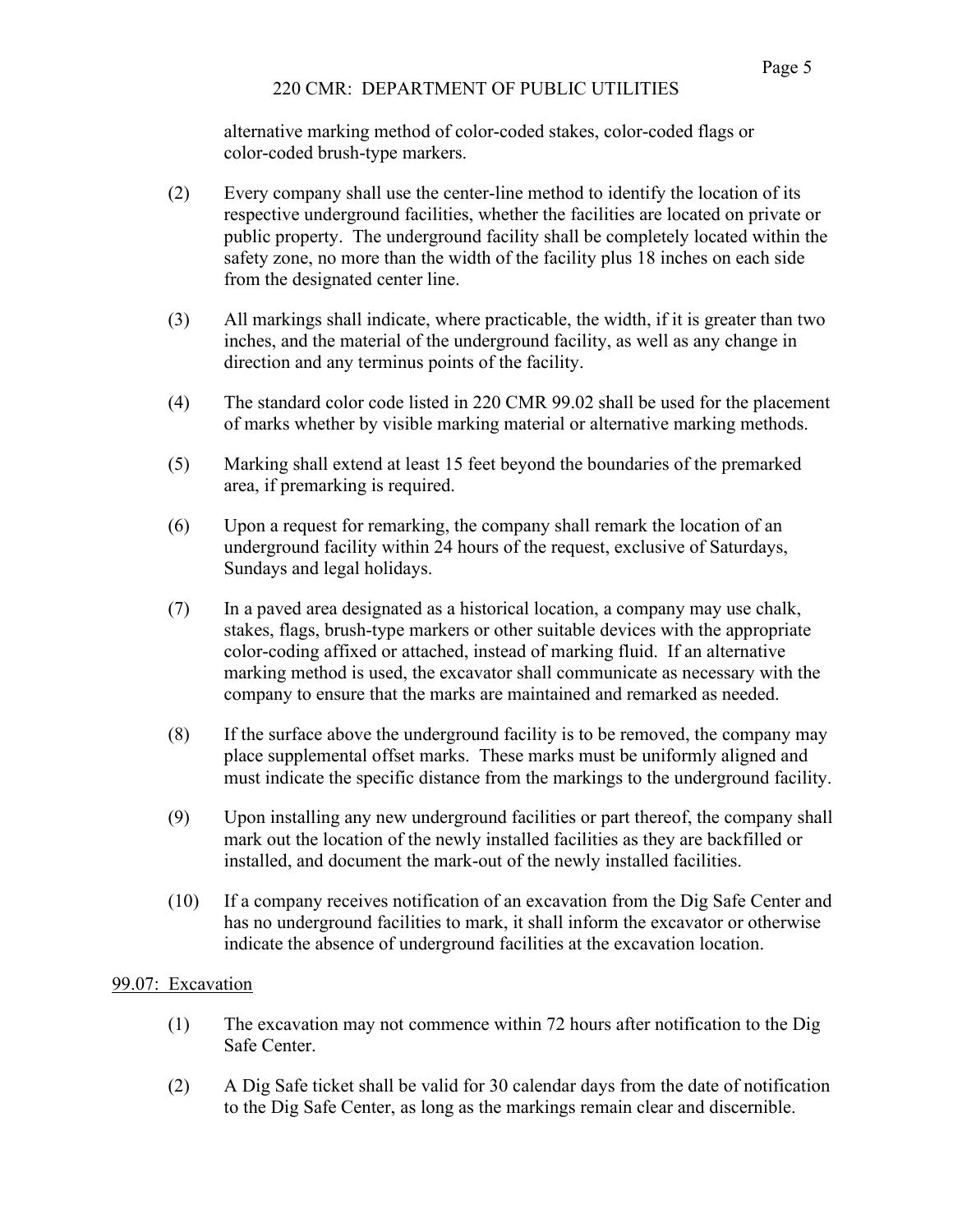- (3) When excavating in close proximity to the underground facilities of any company, nonmechanical means shall be employed, as necessary, to avoid damage in locating such facility, and any further excavation shall be performed employing reasonable precautions to avoid damage to any underground facilities including, but not limited to, any substantial weakening of structural or lateral support of such facilities, penetration or destruction of any pipe, main, wire or conduit or the protective coating thereof, or damage to any pipe, main, wire or conduit. In such cases, mechanical means may only be used for the initial penetration of pavement, rock or other such materials, so long as nonmechanical means are employed after the paving, rock or other such material has been penetrated.
- (4) The excavator is responsible for maintaining the markings or placing offset marks, using the standard color codes noted in 220 CMR 99.02, or contacting the Dig Safe Center to request remarking.
- (5) If an excavator requests remarking, it shall suspend the excavation in the area for which it requested the remarking for 24 hours.
- (6) If an excavator observes clear evidence of the presence of an unmarked underground facility in the area of the proposed excavation or during the excavation, the excavator shall suspend excavating until notifying the Dig Safe Center and shall protect the facility.
- (7) An excavator shall not remove an abandoned underground facility without first receiving authorization and direction from the company owning the facility.
- (8) When an excavator causes any damage to an underground facility, the excavator shall:
	- (a) Call 911 immediately if the damage results in the escape of any regulated natural or other gas;
	- (b) Evacuate nearby structures if necessary;
	- (c) Report the damage to the facility owner or operator at the earliest practical moment following discovery of the damage;
	- (d) Attempt no repairs, unless directed to by the facility owner or operator; and
	- (e) Report the damage to the Department within 30 days using a form deemed necessary and appropriate by the Department.
- (9) Any person who causes damage to any underground facility or becomes aware of such damage must notify the company owning the facility at the earliest practical moment following such contact.
- (10) Every company or excavator having knowledge or reason to know of any damage to an underground facility or violation of M.G.L. c. 82, §§ 40 through 40D or 220 CMR 99.00 shall report such damage or violation to the Department within 30 days of learning of the circumstances. Any other person may report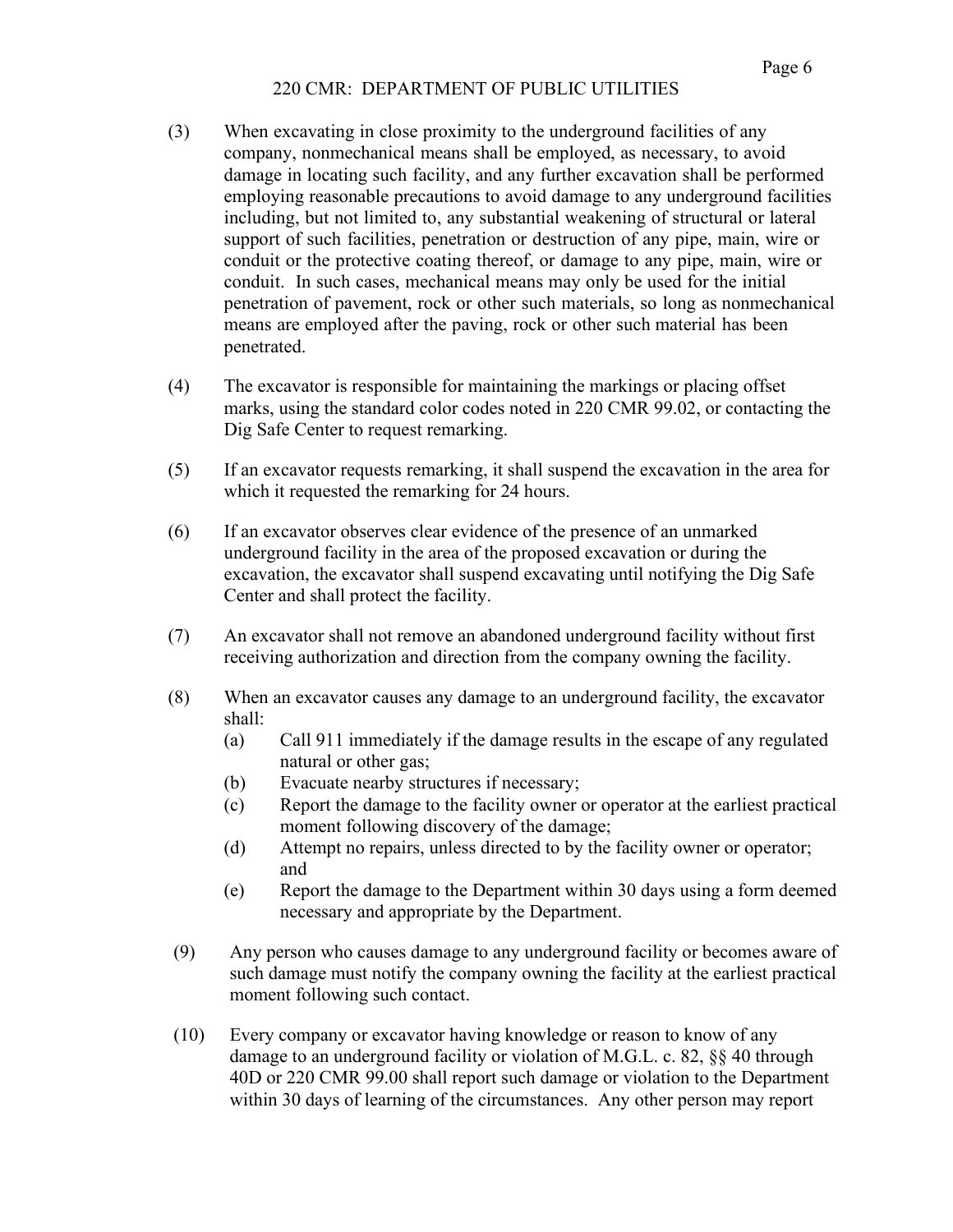damage or a suspected violation to the Department. All such reports shall be in a form deemed necessary and appropriate by the Department.

#### 99.08: Blasting at Quarries

- (1) A blasting operation within a quarry whose property lines are 500 feet or less from a natural gas pipeline or metering or regulation station requires written approval by the Department, pursuant to St. 2014, c. 149,  $\S$  7. The Department may designate such approval to the Division.
- (2) A written request for such approval shall be tendered to the Division prior to the blasting operation in a manner deemed necessary and appropriate by the Department.
- (3) After receiving written approval, and prior to any blasting operation, a blaster shall provide further notice of the blasting operation to the Division in a manner deemed appropriate and necessary by the Department.

### 99.09: Notice of Probable Violation: Commencement of Enforcement Proceedings

- (1) The Department or its designee may begin an enforcement proceeding by issuing a notice of probable violation (NOPV) if the Department or its designee has reason to believe that a violation of M.G.L. c. 82, §§ 40 through 40D, 220 CMR 99.00, 49 CFR 192.614, or 49 CFR Part 196 has occurred or is occurring. The NOPV shall specify the section of the statute or regulation that the respondent is alleged to have violated, the factual basis for the allegation, the response options available to the respondent under 220 CMR 99.09(2), the amount of the proposed civil penalty, and the maximum civil penalty for which the respondent may be liable under the law.
- (2) Within 30 days of the date of an NOPV, the respondent shall either:
	- (a) Pay the proposed civil penalty by check or money order made payable to the Commonwealth of Massachusetts, and submit it to the Division with a signed consent order pursuant to 220 CMR 99.13;
	- (b) Submit to the Division a written response to the allegations in the NOPV. The response should be signed by the respondent or the respondent's duly authorized representative and include a complete statement of all relevant facts, along with any relevant documents, in response to the allegations in the NOPV; or
	- (c) Contact the Division to confirm attendance at an informal conference.
- (3) At the informal conference, the respondent shall have the right to be represented by an attorney or other person, and shall have the right to present relevant documents in response to the allegations in the NOPV. The investigator designated by the Department to conduct the informal conference shall make available to the respondent any evidence which indicates that the respondent may have committed the violations alleged in the NOPV, and the respondent shall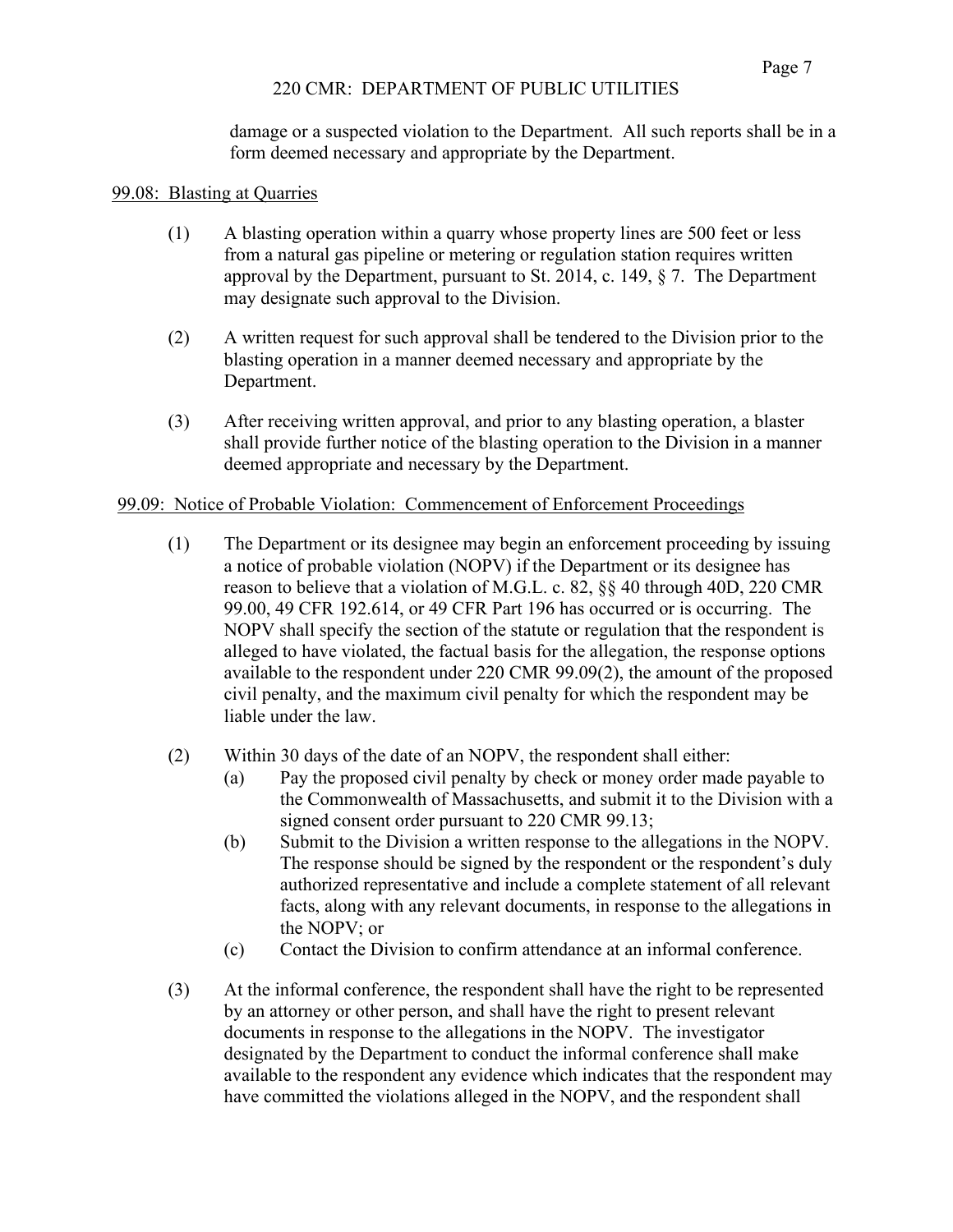have the opportunity to rebut this evidence. The informal conference shall not be construed to be an adjudicatory proceeding for purposes of M.G.L. c. 30A.

- (4) Failure of the respondent to respond to the NOPV in accordance with 220 CMR 99.09(2), without good cause, constitutes a waiver of respondent's right to contest the allegations in the NOPV and authorizes the Department, without further notice to the respondent, to find the facts to be as alleged in the NOPV and to issue a remedial order pursuant to 220 CMR 99.12.
- (5) The Department or its designee may issue an NOPV to any state or local government body, or any residential homeowner, for any violation of M.G.L. c. 82, §§ 40 through 40D, 220 CMR 99.00, or 49 CFR Part 192 where the violation involves a natural gas pipeline facility.

### 99.10: Informal Review and Decision

- (1) Following an informal conference or receipt of a written reply to the NOPV, the investigator shall conduct an informal review of all relevant evidence and make a recommendation to the Division director. If the evidence indicates reason to believe that the respondent has violated M.G.L. c. 82, §§ 40 through 40D, 220 CMR 99.00, 49 CFR 192.614, or 49 CFR Part 196 in a respect not stated in the NOPV, the Division shall issue a new or revised NOPV with respect to that allegation.
- (2) If the evidence supports a finding that the respondent committed the violations as alleged in the NOPV, the Division shall issue a written decision to the respondent specifying the section of the statute or regulation violated, the factual basis for the violation, the amount of the civil penalty, any corrective action deemed appropriate, and the response options available to the respondent.
- (3) If the respondent is not satisfied with the informal review decision, the respondent may request an adjudicatory hearing under 220 CMR 99.11 by submitting a written request to the Department Secretary within 14 days of the date of the decision. Failure of the respondent to request an adjudicatory hearing within 14 days constitutes a waiver of respondent's right to contest the decision, and authorizes the Department, without further notice to the respondent, to hold the respondent liable to pay the civil penalty designated in the decision through the issuance of a remedial order under 220 CMR 99.12.

# 99.11: Adjudicatory Hearing

- (1) The adjudicatory hearing shall be a *de novo* hearing and shall be an adjudicatory proceeding as defined in M.G.L. c. 30A, and conducted pursuant to 220 CMR 1.00: *Procedural Rules*.
- (2) At the adjudicatory hearing, the respondent must be represented by an attorney, unless the respondent is an individual representing him or herself.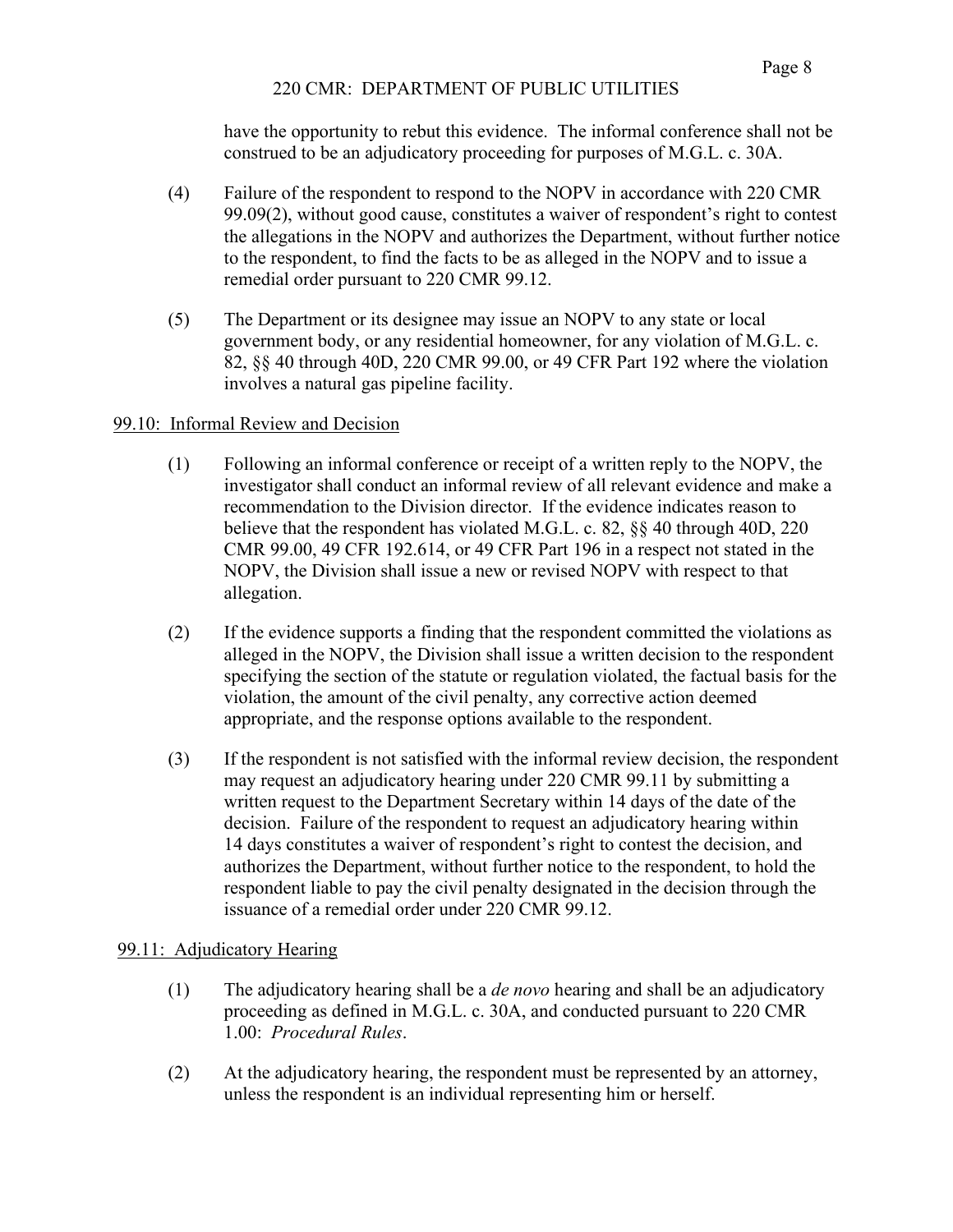- (3) If the Department finds, after the adjudicatory hearing, that the respondent has violated M.G.L. c. 82, §§ 40 through 40D, 220 CMR 99.00, 49 CFR 192.614, or 49 CFR Part 196, it may issue a remedial order pursuant to 220 CMR 99.12.
- (4) If the Division determines, or the Department finds, after the request for an adjudicatory hearing has been filed, that the evidence indicates reason to believe that the respondent violated M.G.L. c. 82, §§ 40 through 40D, 220 CMR 99.00, 49 CFR 192.614, or 49 CFR Part 196 in a respect not stated in the NOPV or informal review decision, the Division shall issue a new NOPV with respect to the violation so determined or found.

# 99.12: Remedial Orders

- (1) If the Department finds that a violation has occurred or is continuing, it may issue a remedial order. The remedial order shall include a written opinion setting forth the factual and legal basis of the Department's findings and shall direct any party to take any action which is consistent with said party's obligations under M.G.L. c. 82, §§ 40 through 40D, 220 CMR 99.00, 49 CFR 192.614, or 49 CFR Part 196, including the payment of a civil penalty.
- (2) A remedial order issued by the Department under 220 CMR 99.12 shall be effective upon issuance, in accordance with its terms, unless stayed, suspended, modified or rescinded.
- (3) A remedial order is a final decision of the Department within the meaning of M.G.L. c. 25, § 5, and thereby subject to review by the Supreme Judicial Court.
- (4) If the respondent fails either to appeal a remedial order to the Supreme Judicial Court pursuant to M.G.L. c. 25,  $\S$  5, or to comply fully with the order within 20 days, the Department may refer the case to the Attorney General with a request that an action be brought in the Superior Court to seek appropriate relief, including, but not limited to, collection of assessed penalties.
- (5) The Department may, at its discretion, refer damage prevention matters to the Office of Public Safety and Inspections.

# 99.13: Consent Orders

- (1) Notwithstanding any other provision to the contrary, the Department or its designee may at any time resolve an outstanding enforcement proceeding with a consent order. A consent order must be signed by the person to whom it is issued, or a duly authorized representative, and must indicate agreement with the terms therein. A consent order need not constitute an admission by any person that a violation has occurred.
- (2) A consent order is a final order of the Department, having the same force and effect as a remedial order issued pursuant to 220 CMR 99.12.